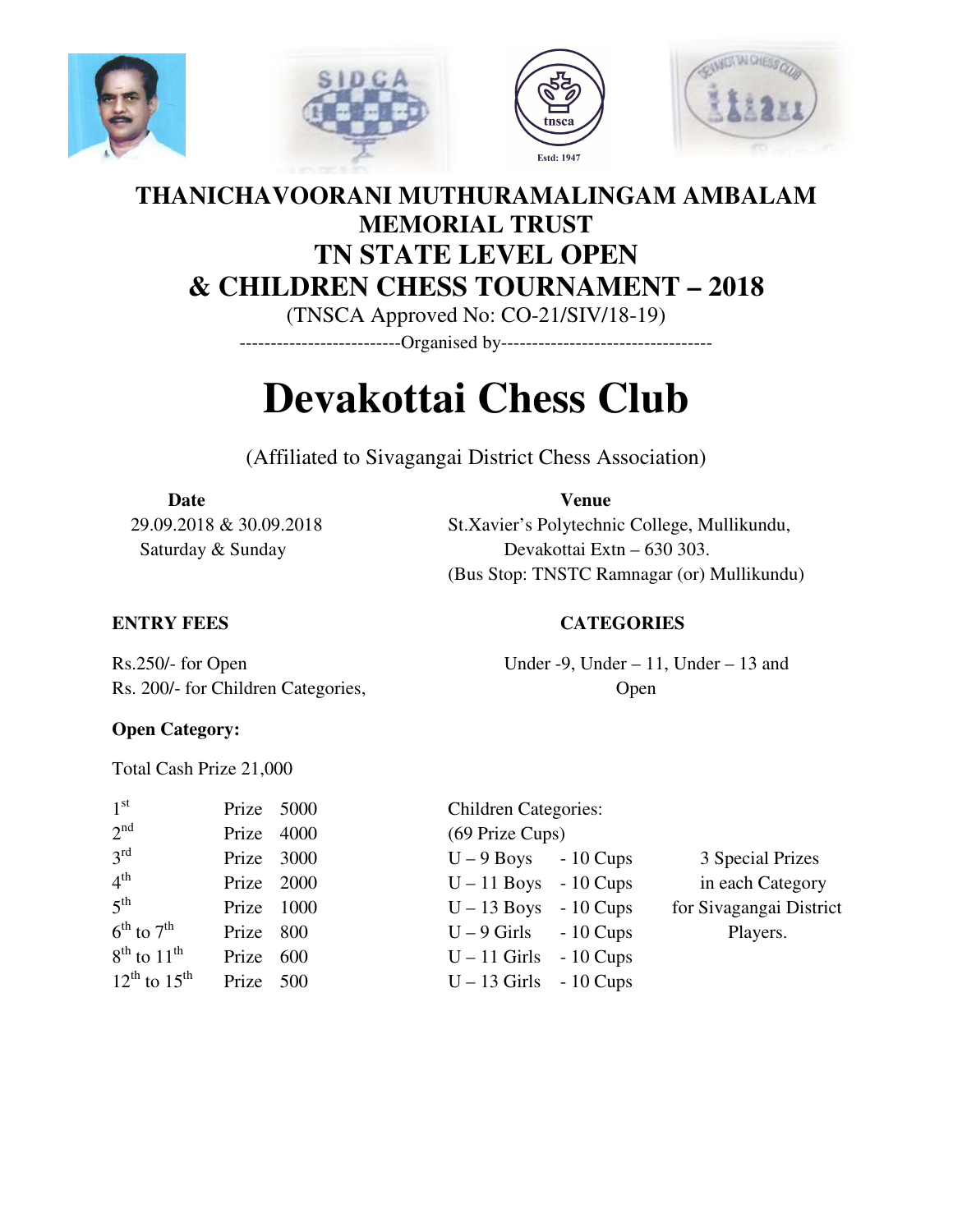### **RULES AND REGULATION**

- 1. The Tournament is open to Tamil Nadu players only
- 2. The latest Fide Rules in force shall apply and the Swiss system will be followed.
- 3. Time control: Each half an hour.
- 4. The first round will commence at 11.00 am on 29.09.2018. the number of rounds and the time schedule will be announced at the tournament venue.
- 5. All the participants must be registered with TNSCA.TNSCA player registration fee is Rs.150/- for the year 2018-19. Participants should send their duly filled in TNSCA player's Registration from along with passport size Photo and date of birth certificate copy. Those who have already paid the fee must show the proof thereof.
- 6. Players must bring their chess sets and chess clock (if any)
- 7. Tiebreak: Buchholz tiebreak system will be applied. In case of tie, prize will not be shared.
- 8. The chief Arbiter's decision shall be final and binding on all players concerned.
- 9. Age proof certificate must be produced for children category players

(U-9,U-11 and U-13)

#### **Age Limit**

| Under $-9$  | Born on or After | 01.01.2009 |
|-------------|------------------|------------|
| Under $-11$ | Born on or After | 01.01.2007 |
| Under $-13$ | Born on or After | 01.01.2005 |

- 10. Last date for registration of entries: 25.09.2018, Tuesday.
- 11. The TNSCA/SIDCA/ Devakottai chess club reserves the right to admit / reject any entry without assigning any reason thereof.
- 12. Participation certificate will be awarded to all participants.
- 13. Dormitory accommodation will be given to outstation player and they are requested to bring their own beddings.
- 14. Fees Can be Paid by DD/Cheque in favour of " Devaottai Chess Club" payable at Devakottai A/C No: 3067010111003484, Vijaya Bank Devakottai.(IFSC CODE: VIJB0003067).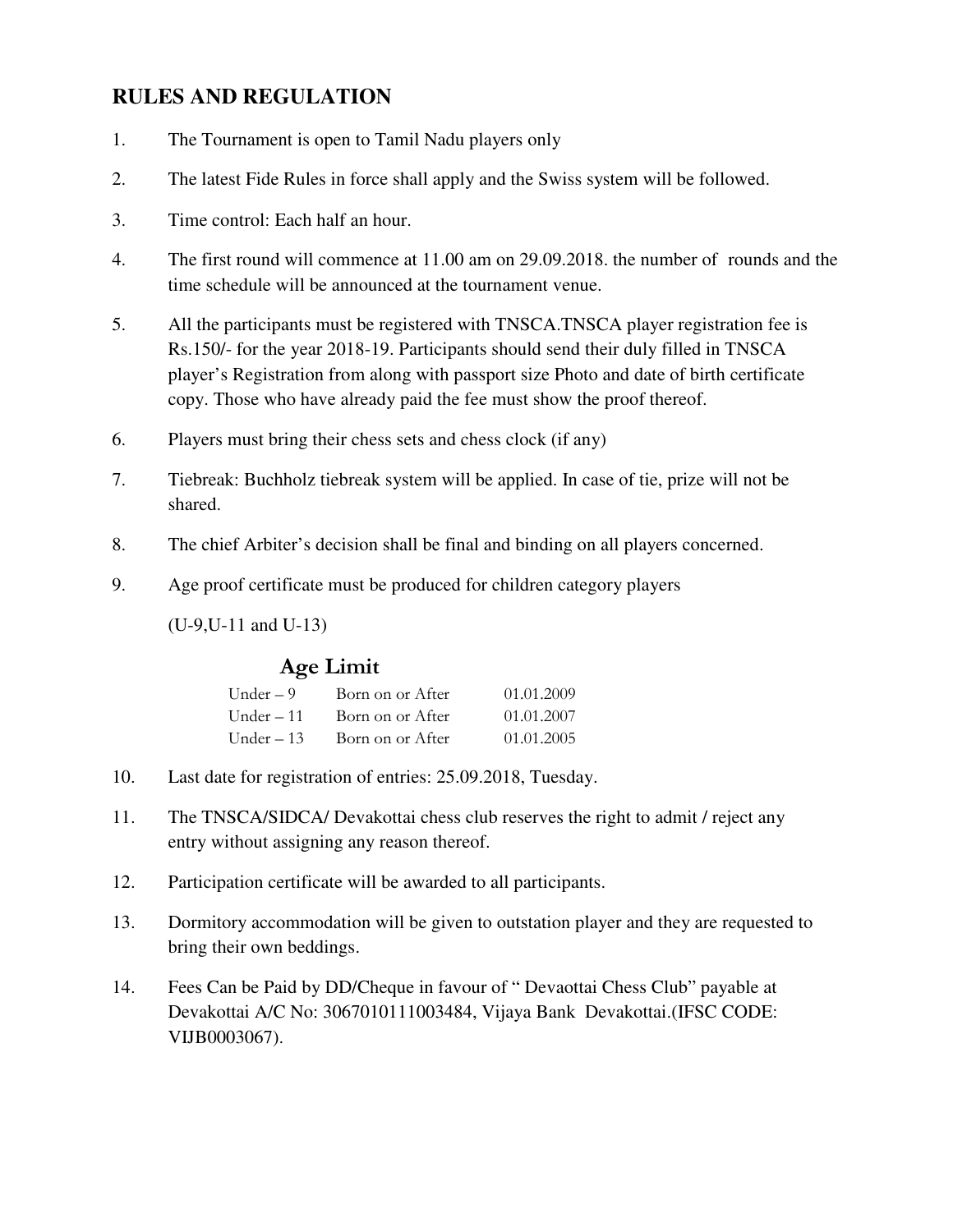#### **For Entries and Details:**

P.F.S. Edwin, Secretary Er.S.Sargunanathan, President Devaottai Chess Cub, Devaottai Chess Cub, 11C, Senthil Nagar, Ramnagar, Kannakottai – Devakottai extn Devaottai -603 303 Cell : 80728 88413 Cell : 98654 72444 82208 46280

#### **CHIEF ARBITER : MR. R.K. BALA GUNASEKARAN,IA**

#### **Sivagangai District Chess Association**

| Mr.RM.N.KARUPPAIAH | Mr.M.KANNAN | Mr.AG.PRAKSH |
|--------------------|-------------|--------------|
| President          | Secretary   | Treasurer    |

#### **BEST COMPLIMENTS FROM**

| Mr.M.Rajkumar                  | Thanichavoorani Muthuramaligam Memorial Trust        |
|--------------------------------|------------------------------------------------------|
| Mr.N.Ramji                     | Advocate, Devakottai                                 |
| Mr. C.M.S Anbu                 | Chairman, St.Xavier Polytechnic College, Devakottai. |
| Mr.Muthu.Palaniyappan          | Karaikudi                                            |
| Mr.K.Rajendran                 | CECRI, Karaikudi.                                    |
| Mr.SV.Muthukumar               | V.President, SIDCA                                   |
| Mr & Mrs.K.Manivannan          | SIDCA, Karaikudi.                                    |
| Mr.N.Kannan                    | V.President.SIDCA                                    |
| Mr.Athulan                     | Chanakya Chess Academy, Karaikudi.                   |
| Mr.L.Devendran, Mr.S.Sathappan | Thalakkavur                                          |
| Mr.S.Ganesan                   | Principal, Vairam Matric School, Devakottai.         |
| Mr.Balamurugan                 | King Maker Chess Club, Karaikudi                     |
| Mr.Arumugan                    | Best MOVE CHESS CLUB, Karaikudi                      |
| Mr.T.Shanmugasundram           | Sunrise Chess Club, Karaikudi.                       |
| Mr.Ganapathiraja               | Infant Jesus Matric School, Devakottai.              |
| Mr. Thiyagarajan               | Senior National Arbiter, Karaikudi.                  |
| Mrs.C.Parameswari              | J.Sec .SIDCA, Karaikudi.                             |
| Mr.A.Murugesan                 | Tiruppathur                                          |
| Mr.I.Micheal Raj               | Kalaiyarkovil.                                       |
|                                |                                                      |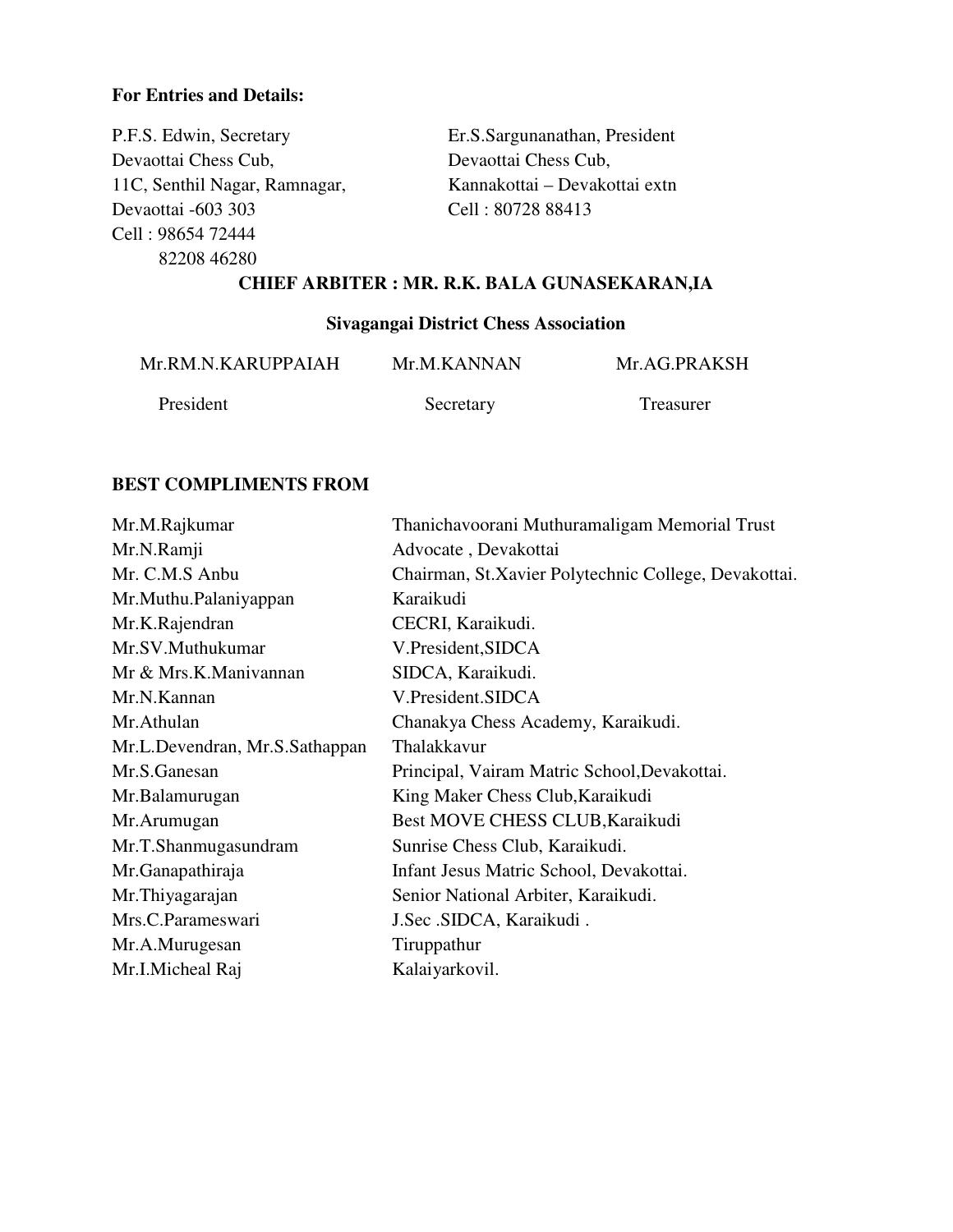#### **DEVAKOTTAI CHESS CLUB**

| President             | Er.S.Sargunathan      |
|-----------------------|-----------------------|
| V.President           | Mr.I.John Kennedy     |
|                       | Mr.V.Senthilvelan     |
| Secretary             | Mr.P.F.S.Edwin        |
| JT.Secretaries        | Mr.RM.Rajendran       |
|                       | Mr.T.Vairavan         |
|                       | Mr.S.Muthuramasamy    |
| Asst. Secretary       | Mr.S.Kathirvel        |
| Treasurer             | Mr.M.Chandrakumar     |
| <b>Asst Treasurer</b> | Mr.I Vinayaga Sundram |
| <b>EC MEMBERS</b>     |                       |

Mr.V.John Kennedy Mr.G.Suresh Mr. Sp.Ramanathan Mr.S.Saravanan Mrs.S.Vijaya Nirmala Lawer N.jeya Hari Prasad Mr. K.Palanikumar Mr.R.Duraipandian